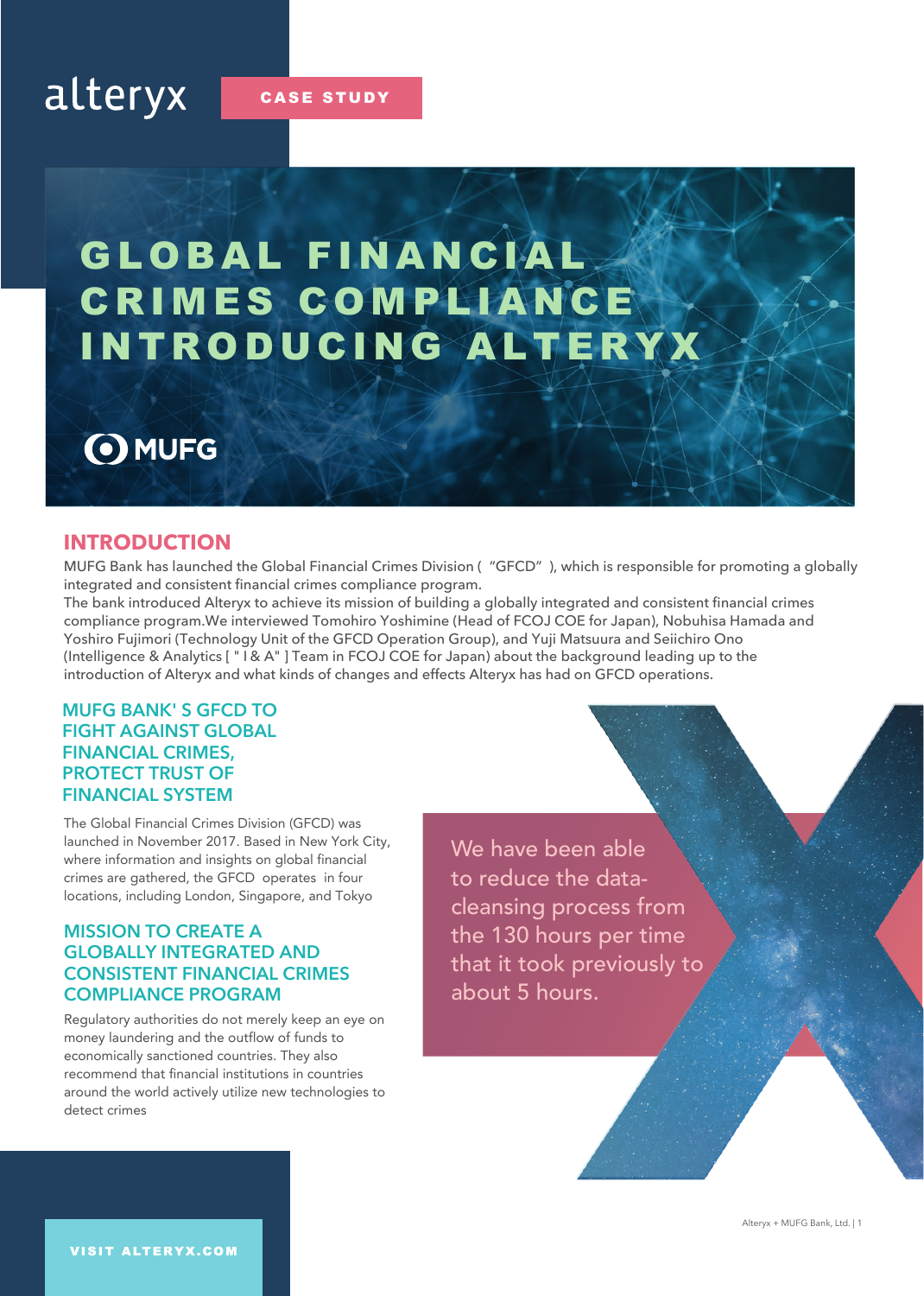**"Our mission is to establish and deliver a globally integrated and consistent financial crimes compliance program that enables us to meet financial crime regulatory standards in the jurisdictions in which we operate."**

Mr. Yoshimine, Head of FCOJ COE for Japan, Global Financial Crimes Division



It is in this context that GFCD was launched in November 2017. To develop and build a robust financial crimes compliance program, GFCD has set up its Head Quarter in New York City, where it gathers knowledge on how to deal with AML (anti-money laundering)/CFT (countering the financing of terrorism) and economic sanctions.

*" The launch of GFCD demonstrates MUFG Bank's strong commitment to 'uphold the trust in financial countermeasures and fight against financial crimes in all areas of the business.' Our mission is to establish and deliver a globally integrated and consistent financial crimes compliance program that enables us to meet financial crimes regulatory standards in the jurisdictions in which we operate." (Mr. Yoshimine)*

## **ALTERYX DEPLOYED TO UNIFY GLOBAL SYSTEMS AND HANDLE LARGE VOLUMES OF DATA**

#### CHALLENGE 1: MASSIVE DATA PROCESSING AND DIVERSIFIED IT SYSTEMS

MUFG Bank, as a megabank, has a large number of transaction data. In AML operations, the staff have to judge each case that the AML system detected with their own eyes, one by one, if it is truly suspicious. Also, detecting new high-risk transactions with eyes was a challenge since it requires a significant workload.

*"The amount of data was tremendous and caused difficulty for the staff to check and judge with their eyes. Besides, there were limited IT systems and personnel to find relationships between transactions. We also had issues to find out the higher risk items and focus on them as the types of transactions were becoming more and more complex." (Mr. Yoshimine)*

I&A, which carries out operations in the field, also felt that the issues that Mr. Yoshimine mentioned existed.

*" One of I&A missions is to analyze data from hundreds of thousands of domestic transfers and overseas remittances. We had to go through an inefficient process since we relied on manual tasks in Excel, which took us hours." (Mr. Ono)*

*"I&A needs advanced analysis against increasingly complex risks. However, when we launched I&A, there were no tools to achieve this. This absence of technology proved challenging in performing sound analysis." (Mr. Ono)*

*"The main issue was how to deal with the data in different formats to utilize it as consistent data without developing IT system. In terms of the system's repair cost, we also considered how quickly we could make a profit by reducing differences as much as possible and how to improve the performance." (Mr. Fujimori)*

#### CHALLENGE 2: INSUFFICIENT HUMAN RESOURCES OF DATA SCIENTISTS WHO CAN PERFORM EXPLORATORY ANALYSIS

They needed exploratory data analysis skills to spot global financial crimes and take action quickly. The points were how they could tune monitoring scenarios and statistically analyze the data and generate alerts. They had to be more predictive in detecting whether there are potential threats.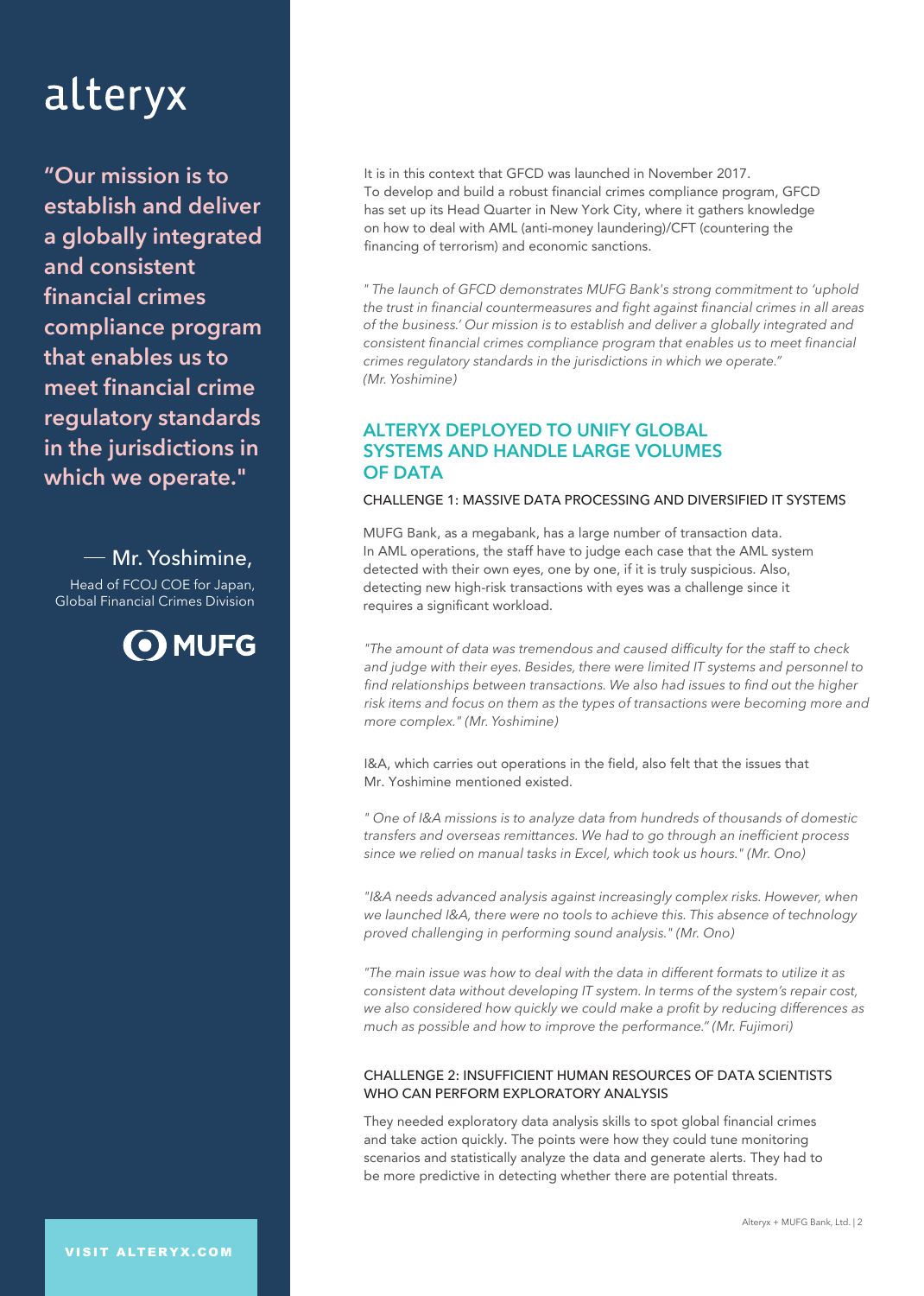*"We couldn't even communicate if we didn't have the same skill set/knowledge. When dealing with difficult languages or various libraries, we had to rely on people who could understand them. On the other hand, there's not much we could do in Excel. People who were professional in data analysis but not in data processing struggled with vast amount of data, spending a lot of time and effort on the task." (Mr. Fujimori)*

*"Enormous volumes of transaction data are generated in Tokyo, from individual customers to leading enterprises. Without analyzing the data in Tokyo, where we handle a complex and diverse range of products, we could not detect risks correctly." (Mr. Hamada)*

It is anticipated that a considerable number of data scientists will be required to use new technologies, but there are not enough data scientists currently in the Japanese labor market. This is why they decided to use Alteryx, which has a great user interface that can easily be used by people who are still unfamiliar with analytics tools.

## **THREE DECIDING FACTORS FOR CHOOSING ALTERYX**

They also revealed that there were three decisive factors for them to select Alteryx.

### POINT 1: EASY - TO - USE USER INTERFACE

First of all, it must have an excellent user interface and be intuitive to use. The point is that it is not like a difficult product requiring coding.

*"We were looking for something that would be immediately understandable with a glance and easy to use." (Mr. Fujimori)* 

A platform that is user-friendly has been strongly requested for operations out in the field since that time.

*"The key deciding factors in choosing Alteryx are easy-to-use features even for the bankers who have never used those tools, flexibility to make changes, and ease of understanding to visually comprehend the processing process " (Mr. Matsuura)*

#### POINT 2: POWERFUL ENGINE TO HANDLE LARGE AMOUNTS OF DATA

The next point is that the engine must be powerful enough to cope with data cleansing (data processing), which is complex and needs a high processing load. According to Mr. Hamada, this "data-processing perspective" is critical.

#### POINT 3: NETWORK CAPABILITY TO ENABLE CENTRALIZED DATA MANAGEMENT

They also mentioned the power of network systems that can be managed centrally across the world.

*"We need the capability to place servers in various locations and then connect them organically. I think that the big advantage of Alteryx is that it meets completely different requirements at the same time, such as connecting servers and managing intellectual property in one place." (Mr. Fujimori)*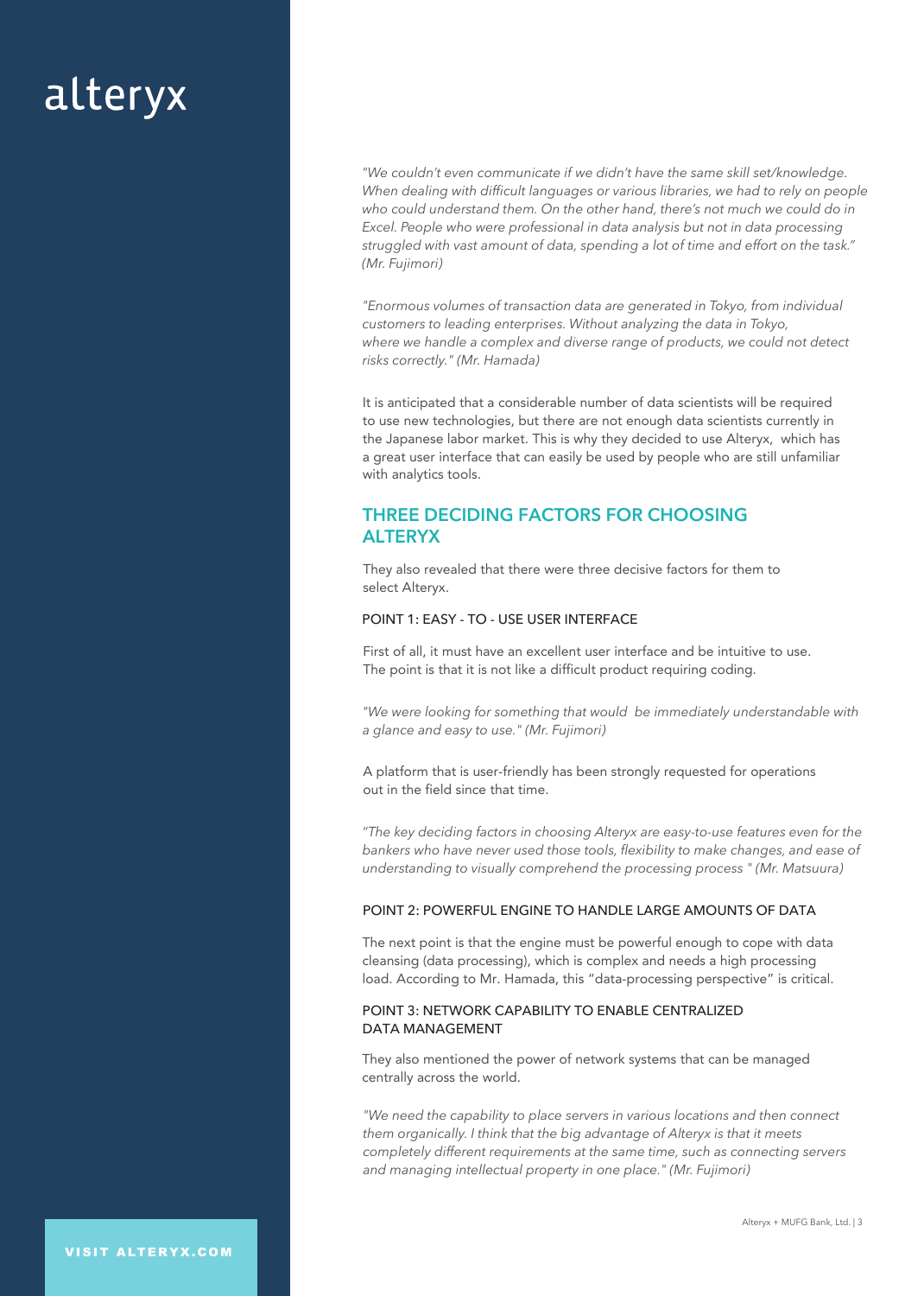**"We appreciate that Alteryx also works well in terms of developing human resources."**

**"Even after people, who were once amateurs in data-processing, have taken the training, they are still challenging their workflows. In this process, human resources are gradually fostered. It is also effortless to share knowledge."**

Mr. Hamada, Director, Technology Unit, Operation Group, Global Financial Crimes Division,



I&A also asked for expertise and knowledge to be easily shareable at the workplace level and for processes to be visualized.

*"The know-how of analysis, which is the accumulation of detailed work, tends to accumulate on an individual basis. It was also important to us whether we could pass on the know-how to the next generation and visualize the analysis process." (Mr. Ono)*

In the end, Alteryx was chosen as the system to meet these challenges.

*"Ultimately, the capability of Alteryx Server to share workflows globally was desirable to us." (Mr. Hamada)*

## **ANXIETIES IMMEDIATELY AFTER INTRODUCTION AND TOOLS TRAINING**

When they deployed Alteryx first, they were not confident about utilizing it due to lack of experience and knowledge. In particular for I&A, which works directly with Alteryx, a big factor was that Alteryx might significantly impact work processes and the content of tasks.

However, Mr. Matsuura says they have got used to handling it, and it has become one of their essential tools now thanks to the continuous training with the Alteryx staff.

*"The members created operation manuals and held study sessions to share their know-how and knowledge. We were able to proceed with the learning process through repeated trial and error within teams." (Mr. Matsuura)*

Introducing Alteryx was also a turning point for GFCD. After Alteryx was adopted, what kinds of effects did it have and how was it received internally?

## **ALTERYX EFFECTIVENESS AND INTERNAL ASSESSMENT AFTER DEPLOYMENT**

After about a year of deployment of Alteryx, they realized Alteryx not only made data processing more efficient and faster but also brought about unexpected benefits, such as improved individual analysis skills and the ability to review business operations.

### EFFECT 1: NUMBER OF PERSON -HOURS SPENT ON PROCESSING LARGE AMOUNTS OF DATA REDUCED TO AROUND ONE TWENTY -SIXTH

First of all, Alteryx allowed them to improve the efficiency of our analytical work.

*"The data-cleansing process, which used to take 130 hours per session quarterly, has been reduced to about 5 hours. We realized that having a robust data processing power is amazingly helpful and effective in improving processes. " (Mr. Hamada)*

They also have been able to spend more time on individual studies that require more in-depth research by narrowing the massive amount of data over thousands of cases down to just a few dozen to be analyzed. They said that they were able to do more work than they had ever wanted to do, broadening their research scope and making their work more sophisticated.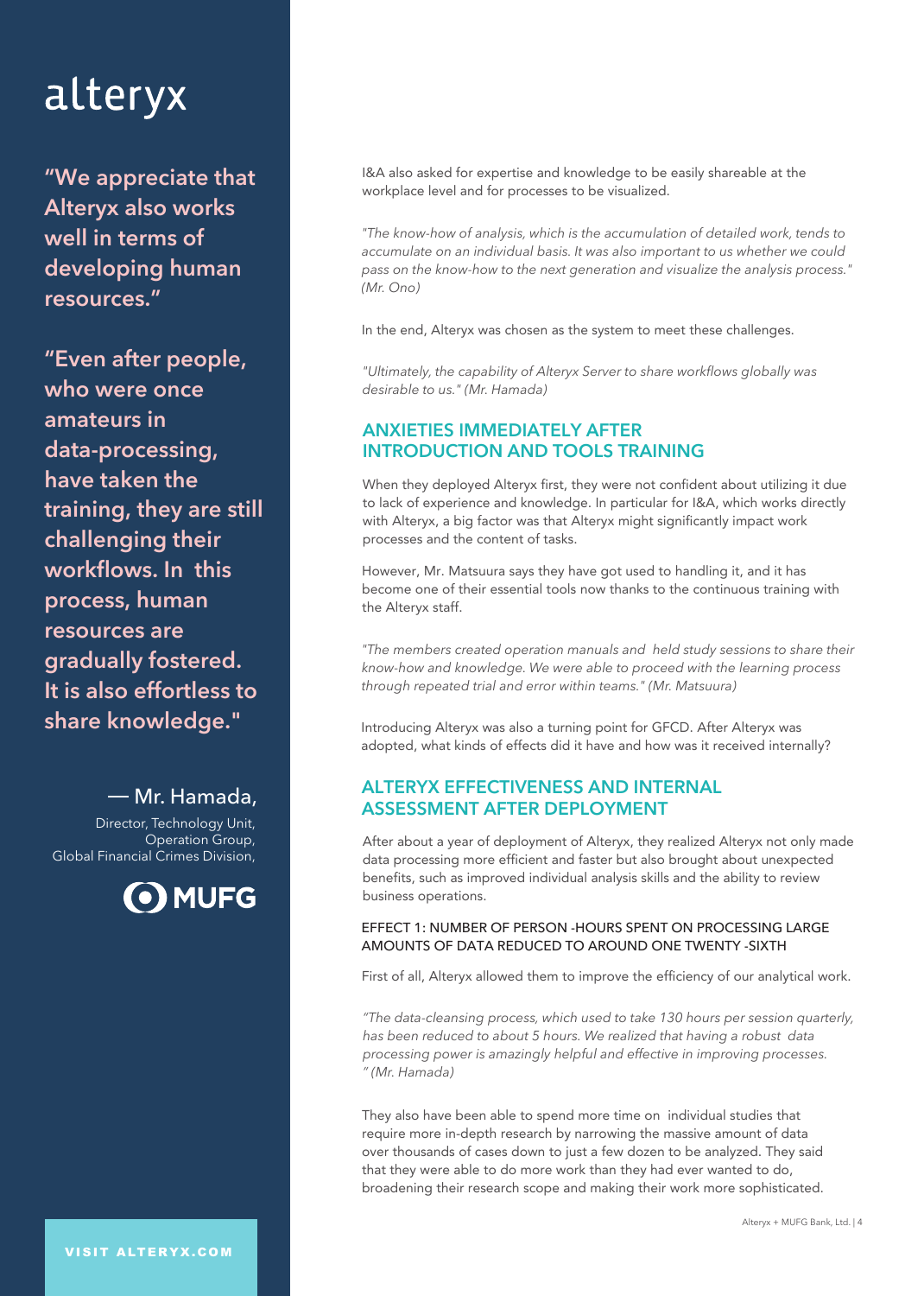Mr. Ono says that the most appreciable point is the "ease of use" . They can now cleanse the enormous data for analysis shortly.

*"We had to expand our scope of work as new products, and transaction types were increasing, yet we were unable to respond to those requests on time due to a limited resource such as the number of the members. Alteryx made us more efficient, accelerate our operations, and expand our coverage." (Mr. Matsuura)*

### EFFECT 2: ENABLED PEOPLE TO IMPROVE THEIR SKILLS (EXPANDED RESOURCES TO HANDLE DATA AND ANALYTICS)

Before the deployment, creating a program required a process of business analysis, detailed design, and coding by a developer. With Alteryx, however, the person in charge can build workflows as intuitively as placing icons. If the user feels that something is not right with the flow, he/she can re-arrange and try out the workflow by him/herself like, "Let' s connect this one to that one," or "What if I do them together?" .

*"With Alteryx, I can think of designs while coding on my desk. I can also refine my design and logic by viewing the workflow. By finely cleaning the workflow, I can also organize logic, business design, and business requirements. This was an unexpected advantage to me." (Mr. Fujimori)*

Mr. Hamada says that use of Alteryx also contributes to human resource development.

*"Even after people, who were once amateurs in data processing, have taken the training, they are still challenging their workflows. In this process human resources are gradually fostered. It is also effortless to share knowledge. We appreciate that Alteryx also works well in terms of developing human resources." (Mr. Hamada)*

*"In the past, when we decided to "do something", we had to start by submitting a requirements definition document to the systems department. Now we can say, 'Give us the data first, and we'll take care of it'. As long as we have the data and the tools, the end-user (the person in charge of the field) can play with the data in any way. I believe that any end-users will be able to achieve what they want by themselves as the data lake is enhanced, and their Alteryx skills are improved." (Mr. Fujimori)*

#### EFFECT 3: ACCELERATED DIGITAL TRANSFORMATION WITHIN BANK

According to Mr. Hamada, they were able to visualize the need for the MUFG Bank' s digital transformation (DX) in a year after Alteryx was deployed.

*"Amidst creating tools to handle previously manual analytics processes and steadily improving the skills of personnel engaged in data analytics, awareness of the necessity for digital transformation in the bank has become even keener thanks to the introduction of Alteryx. " (Mr. Hamada)*

*"At present, discussions and collaborations with the Digital Transformation Division have been further catalyzed to push forward digital transformation across the entire bank, and it has become easier to advance new DX initiatives. I am very grateful that introducing Alteryx has resulted in this." (Mr. Hamada)*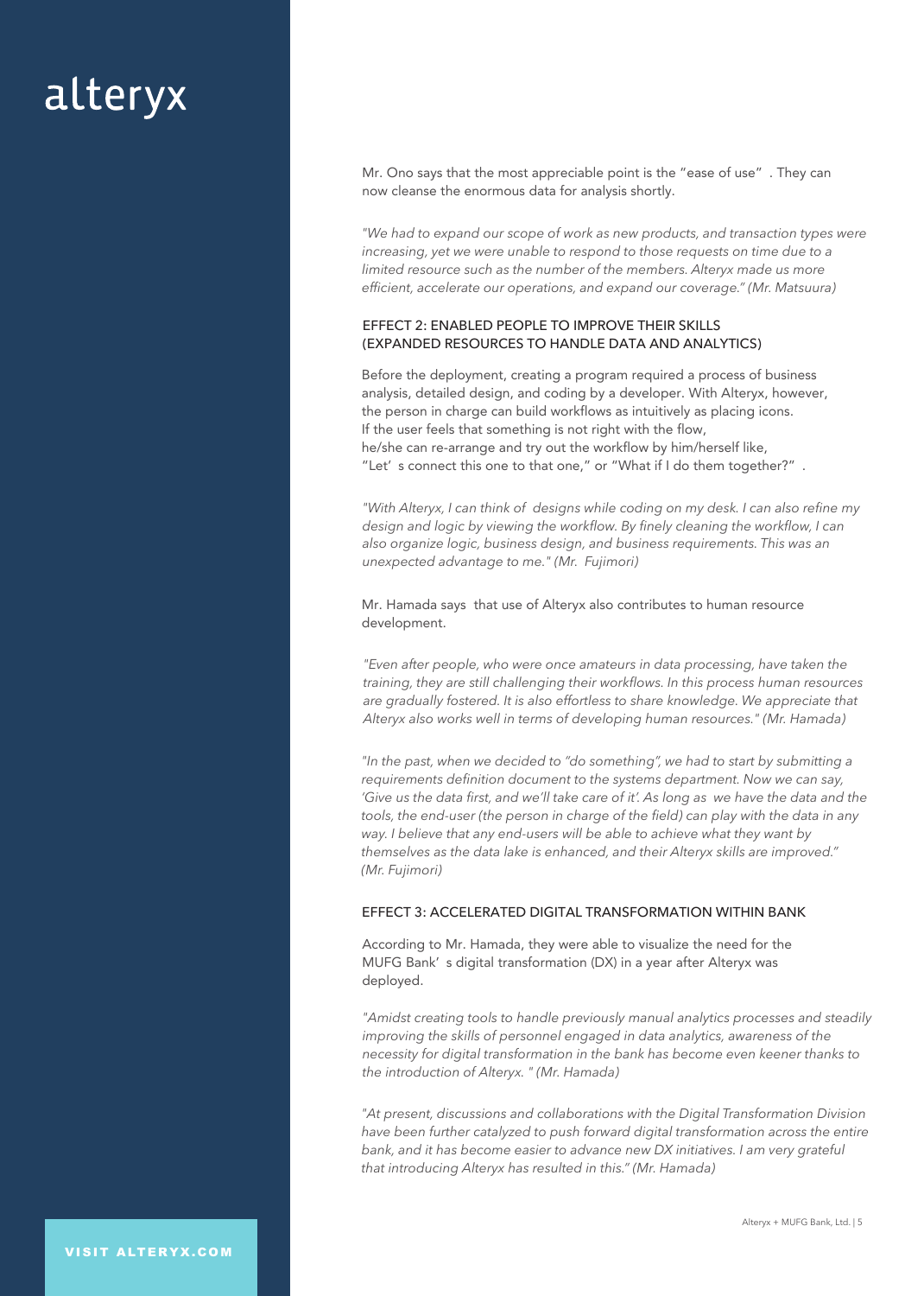#### EFFECT 4: WITH MORE SOPHISTICATED ANALYSES, I&A STARTED MOVING FORWARD

I&A is now able to carry out even more sophisticated analyses thanks to optimizing its tasks by using Alteryx. With this trend, internal evaluations of I&A gradually changed.

*"Our mission is to conduct advanced analytics, But we wouldn't have been able to achieve it without Alteryx. It was very frustrating we did not have anything to do with AI, even if it became the norm. But now, the I&A Team can work on its own, and that's a credit to us internally. Our management also appreciates that they can see fund transfers networks, etc. visually." (Mr. Ono)*

## **PREVENTING GLOBAL FINANCIAL CRIMES BY FURTHER STRENGTHENING AND ENHANCING SYSTEMS**

They say the GFCD is setting up an "Alteryx-based analysis organization and eam" and is in the process of using the tool in a trial-and-error fashion. They also think that they will be able to conduct more experiments and try & error in the future since Alteryx has made it easier for them to verify concepts and do scrap-and-build and try & error by themselves.

*" We want to lower the barriers to data processing by providing environments within the department and the bank that encourages people to proactively try it out. Even though the bank is in the information processing industry, the system need to be robust, they are based on old design concept, and have restrictions on how we can access the data. We want to break that down." (Mr. Hamada)*

*"It would be great if we could connect our offices in New York, London, Singapore, and Japan with Alteryx servers and use them as a communication tool to exchange information about what we can do and what we can fix with the analysis. By strengthening communication and sharing knowledgeabout data analysis with each other, we will be able to find things to be detected more precisely. I expect we can utilize Alteryx more in terms of achieving enhancing business operations." (Mr. Fujimori)*

Even for I&A, while they have succeeded in improving the efficiency and sophistication of their business with Alteryx, they say there are still many Alteryx features that they need to learn. Mr. Ono said he would like to have a global perspective in the future and utilize Alteryx for a broader range of tasks.

*"We want to utilize Alteryx on a global basis in the future. For example, we are planning to analyze Japan data with the New York Head Quarter's workflow. Also within the FCOJ COE for Japan, we're thinking about whether I&A could do other types of analysis, such as sanctions in addition to AML, or whether we could use Alteryx as a hub to integrate all of the data-driven analytical research for the entire division in Tokyo." (Mr. Ono)*

*"We understand we currently use only a part of Alteryx capabilities, so there is still significant potential for us to utilize it further. We believe we will be able to combat financial crimes more profoundly and broadly by leveraging various functions of Alteryx with support from Alteryx staff." ( Mr. Matsuura)*